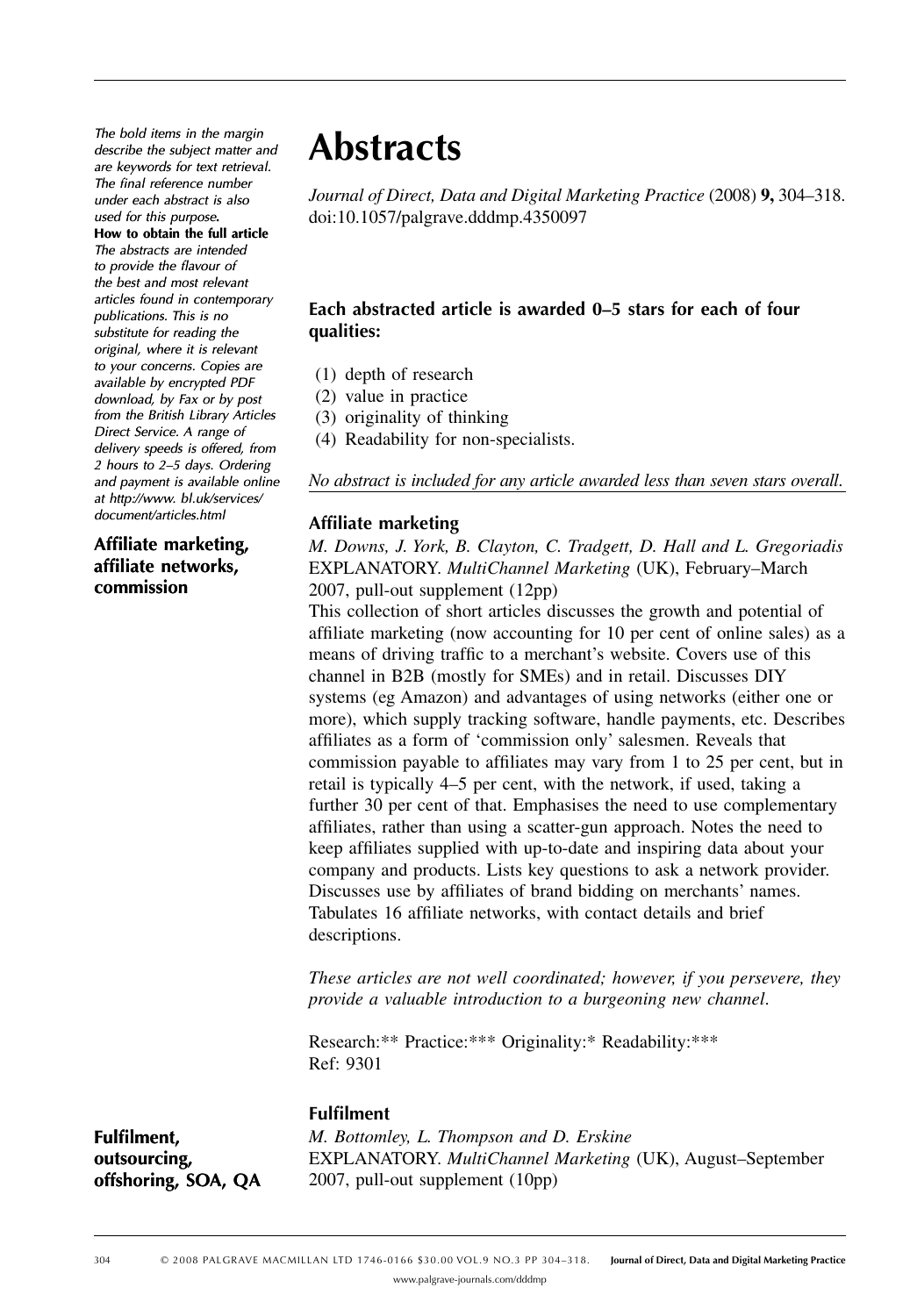This collection of short articles deals with the 'unglamorous' business of fulfilment services, which have become increasingly significant with the growth in e-tailing, and in particular with the issues surrounding outsourcing of such services, from contact centres to order processing and warehousing. Claims that the move to relocate call centres abroad ('offshoring') has recently started to reverse, due to adverse customer reaction impacting some high-profile companies. Suggests this will continue. Lists a number of reasons why companies may prefer to handle fulfilment activities in-house. Suggests a major motive for outsourcing remains the need to cope with fluctuating  $-$  perhaps seasonal — volumes. Discusses the advantages of shared systems between client and provider. Recognises this may not always be feasible; discusses distributed systems using applications from different suppliers through Service Oriented Architecture (SOA). Gives a checklist for those trying to select an outsourcing partner; discusses quality assurance; lists four suppliers in the field.

*Nothing new for veteran direct marketers, but a useful introduction for aspiring e-tailers to a subject too often overlooked as boring* .

Research:\* Practice: \*\*\* Originality: \* Readability: \*\*\* Ref: 9302

## The 'edgy' 2012 logo has abolished Olympian grace and **geography**

 *I. Jack* 

**Branding, logos, Wolff Olins, Olympics, 2012, Interbrand, BA, London** 

 J OURNALISTIC . *The Guardian* (UK), 9th June, 2007, p. 32 (1pp) Compares the Wolff Olins logo for the 2012 Olympics with the image used in London's last Olympiad in 1948. Notes widespread public distaste, and mockery, for the new logo, which it claims has no geographical reference, and no grace; it is intended to appeal to everyone, regardless of age, culture and language. Compares this ambition with that surrounding BA's catastrophic attempt to change its logo in much the same way. Notes that brand professionals tended to see the BA case as a customer 'losing his bottle'; quotes the chairman of Interbrand on the need to show 'real united confidence — absolutely no hesitation or wobble; people get used to things'. Concludes that global brands 'are the enemy of the local and erode our...sense of belonging'. Contrasts the human attachment to things past with the impatience of branding experts to create the future.

*The chairman of Interbrand sounds like the sort of ship's captain that would rather go down with her ship than admit that it had hit an iceberg. Whatever your views on the 2012 logo, this short article raises some interesting questions about the place and purpose of branding and logos today* .

Research:\* Practice: \*\* Originality: \*\* Readability: \*\*\*\* Ref: 9303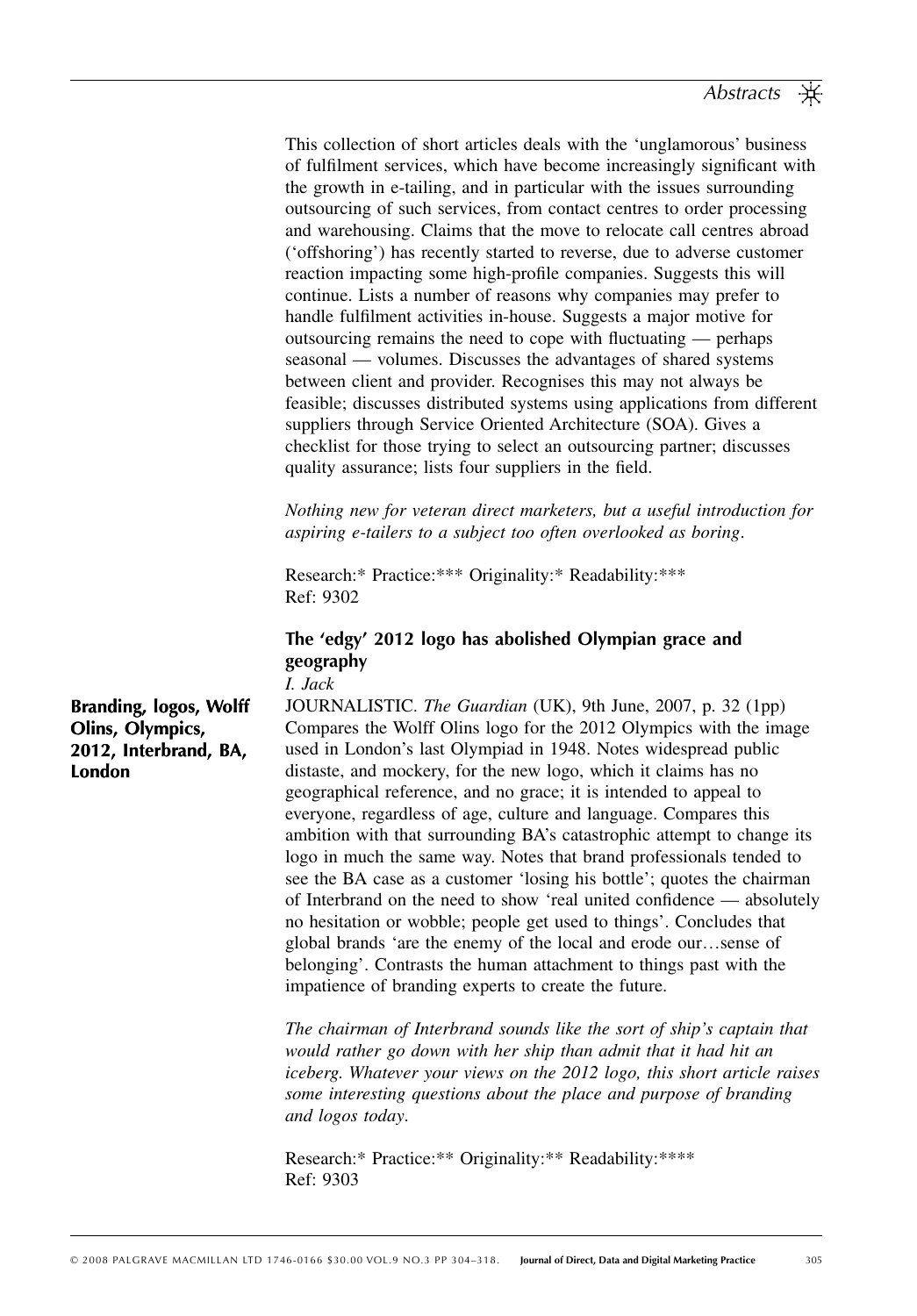

**Corporate branding, corporate marketing, employees, Thailand**

#### **The role of internal branding in the delivery of employee brand promise**

 *K. Punjaisri and A. Wilson* 

 S URVEY . *The Journal of Brand Management* (UK), Vol. 15, No. 1, p. 57 (15pp)

 Notes the rise of corporate branding, and corporate marketing, and the recognition of the crucial role played in these by employees. Shows a diagram of Balmer's corporate marketing mix, one leg of which is corporate brand management, with which this article deals: multiple stakeholders interacting with employees. Notes that research into processes required to encourage brand-supporting behaviour is limited, as is research into the attitudes of employees themselves. Describes a study of attitudes at six 4- and 5-star Thai hotels, comprising  $1\frac{1}{2}$  hour interviews with 20 managers and 30 customer-facing staff to produce qualitative data, followed by a questionnaire completed by 699 staff to produce quantitative data. Considers the extent to which internal communications (daily briefings, newsletters, logbooks, notice boards) and training were considered major mechanisms in internal branding: finds that ICs have a stronger effect than training. Considers HR's problems in recruiting the 'right' people in the first place, and the use of a probationary period.

*It makes a change to look at problems of internal branding through the eyes of employees: this is a good departure in principle, though a little light in findings.* 

Research: \*\*\* Practice: \*\* Originality: \*\* Readability: \*\* Ref: 9307

## **' i-Branding ' : Developing the internet as a branding tool**

 *G.J. Simmons*  T HEORETICAL . *Marketing Intelligence & Planning* (UK), Vol. 25, No. 6, p. 544 (9pp) Briefly introduces the concept of branding; contends that the internet, by increasing the power of the consumer relative to the producer, has rendered branding a more complex and dynamic exercise; little integration of i-branding is yet evident. Introduces the concept of the Four Pillars of Branding: Understanding customers; Marketing communications; Interactivity; Content. Claims that a successful brand has three aspects: it is dependent on customer perception, which is influenced by added-value characteristics, which must be sustainable. Goes on to elaborate on each of the Four Pillars: Understanding customers — lists ways of acquiring customer data, such as server-side data capture, client-side data capture, online surveys, databases; Marketing communications — using an internet presence on a website to encourage relationships and create mutual value; Interactivity through email, viral marketing, blogs, RSS feeds, online communities; Content — deals with such issues of site design as multimedia,

**Branding, i-Branding, Four Pillars**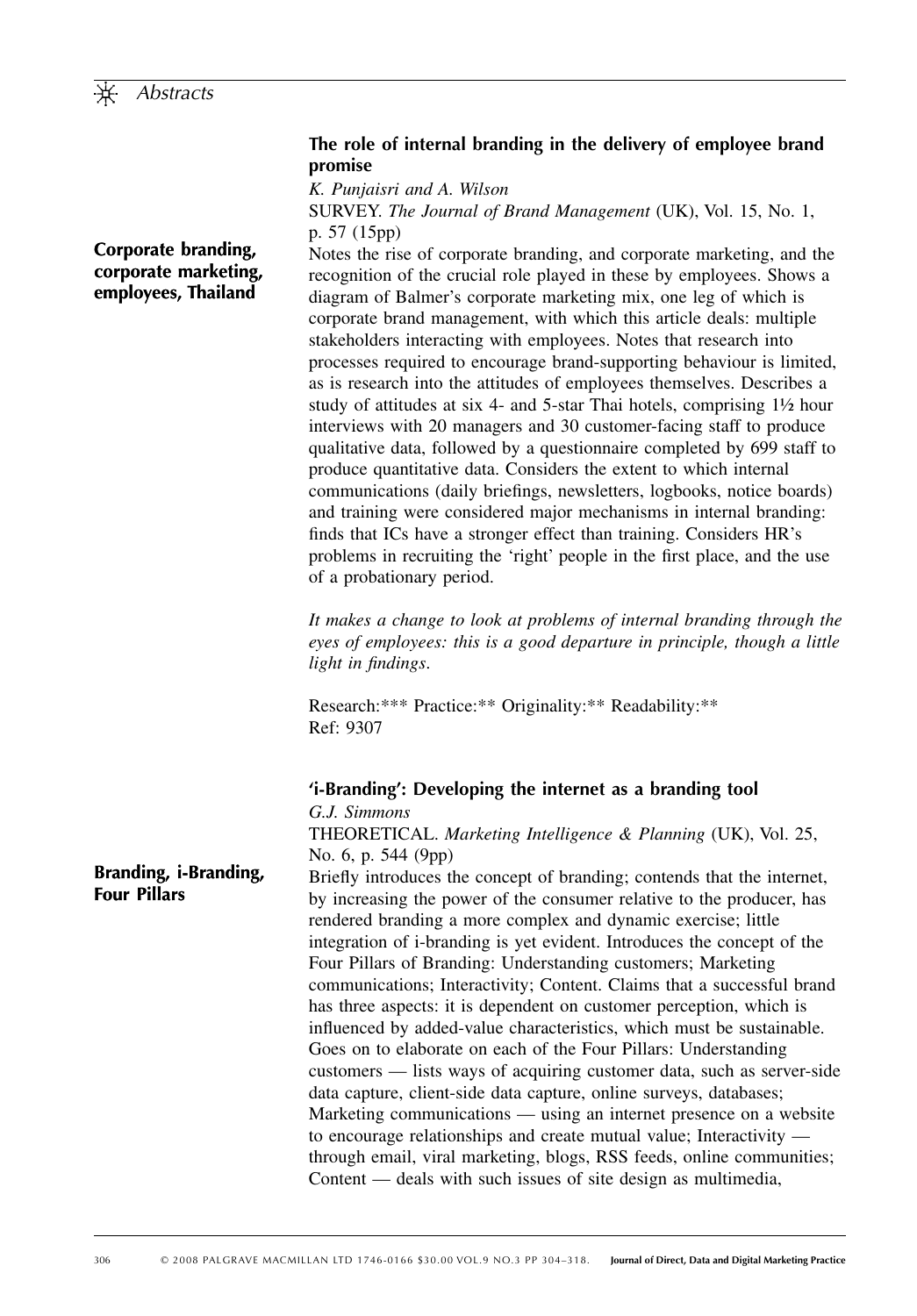| graphical user interfaces, entertainment values, etc. Emphasises the     |  |
|--------------------------------------------------------------------------|--|
| need to integrate the Four Pillars: marketing communications have to     |  |
| be conducted with an understanding of customers (permission              |  |
| marketing; no spamming); content must be based on what the customer      |  |
| requires, not on how the company is structured; interactive content will |  |
| encourage return visits.                                                 |  |

*A contribution to the ongoing debate on the place of branding in the internet era* .

Research: ----- Practice: \*\* Originality: \*\* Readability: \*\*\* Ref: 9315

#### **If brands are built over years, why are they managed over quarters?**

 *L.M. Lodish and C.F. Mela*  T HEORETICAL . *Harvard Business Review* (US), July 2007, p. 104  $(11pp)$ 

 Notes the growth, between 2003 and 2005, of the private label market by 13 per cent, and a 50 per cent increase, over the last 25 years in consumer price sensitivity. Contends that brands are on the wane; claims that much of this change is due to the increasing adoption of a short-term view in favour of discounting and promotions in preference to the long-term investment in advertising, new product development and new forms of distribution. Blames this situation on the increasing availability of sales data — instancing scanner data in particular. Claims that from 1978 to 2001 trade promotion spending grew from 33 to 61 per cent of firms' marketing budgets, while advertising spend fell from 40 to 24 per cent. Notes, as contributory factors, that long-term effects are harder to measure, and that brand managers typically have short tenures — often less than a year. Advocates greater attention to long-term dashboard data, including data on quantity and price premiums. Quotes, among other examples, the case of the Clorox bleach product, which rescued a dire situation by cutting discounting and increasing advertising, enabling it also to increase prices, and revenue and profit. **Brands, discounting, advertising**

> *An interesting analysis* — *but in looking at reasons for a decline in brand power it neglects to consider the effects of the internet, and the*  shift in producer/consumer power relationships that accompanies e*retailing* .

Research: \*\*\* Practice: \*\*\* Originality: \*\* Readability: \*\*\*\* Ref: 9317

#### **Roots marketing: The marketing research opportunity**

 *C. Nancarrow, J. Tinson and R. Webber*  T HEORETICAL . *International Journal of Market Research* (UK), Vol. 49, No. 1, p. 47 (23pp)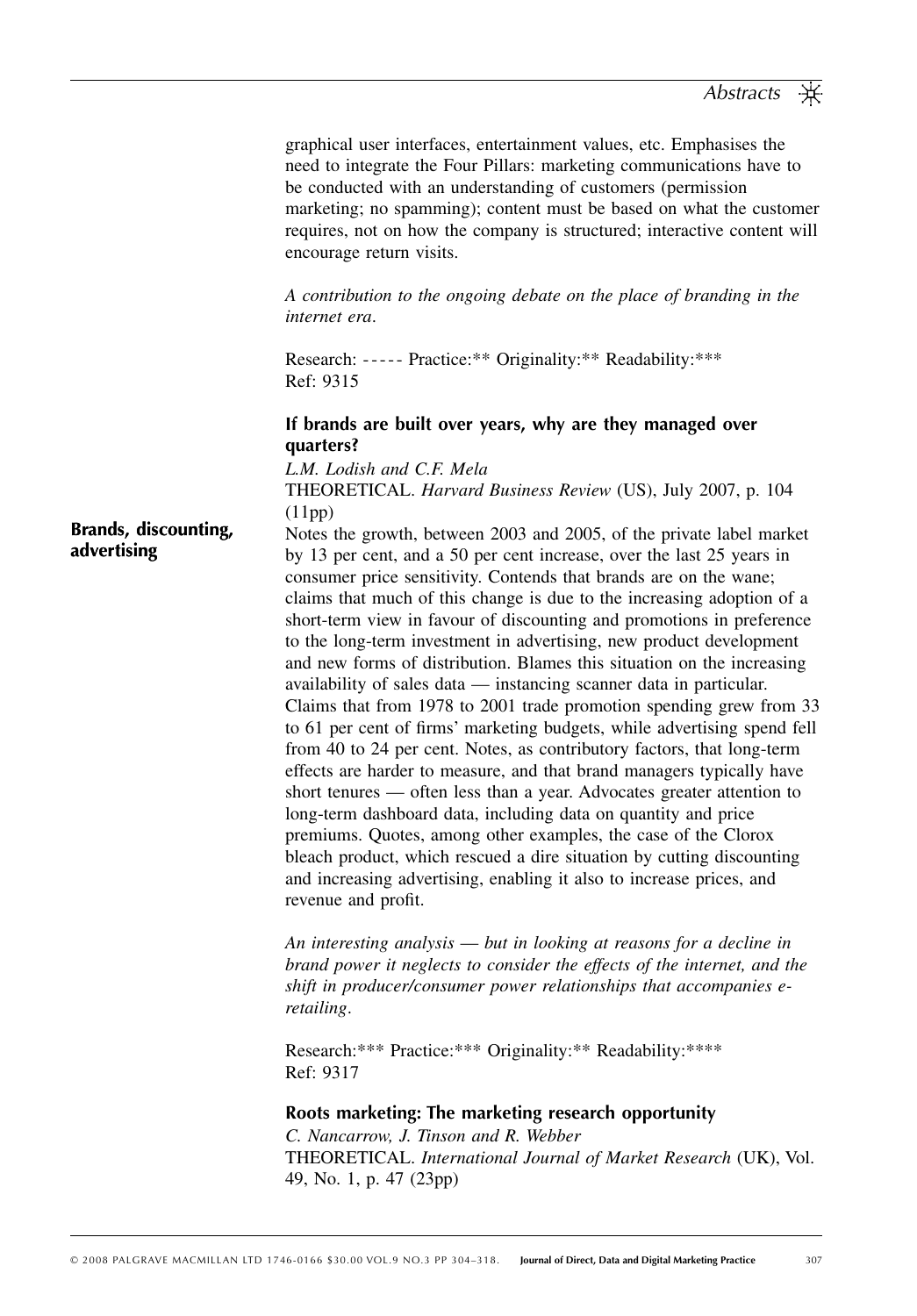#### **Ethnicity, ancestry, migrants, Scottish, ex-pats**

 Sets out to explore the extent to which there may be a link between personal consumption habits and ethnic/national origin or ancestry, particularly among persons not resident in their country of birth ancestry. Takes, as a basis for this study, the case of persons of claimed Scottish birth/ancestry now living in England. Notes that Scots nationality, unlike some other origins, cannot in general be inferred (except by accent, which may fade and is unlikely to be present in generations following migration). Notes the difference between those non-English persons who elect to display their distinctiveness, and those whose distinctiveness is self-evident and, in that sense, forced upon them. Describes a series of three studies of persons claiming Scottish birth or descent (through  $1-3$  generations). Notes the appearance of two characteristics among respondents: an identification with Scotland through a 'sense of place' and/or through a 'sense of tribe'. Quantifies the extent to which a sense of Scottishness is greater among ex-pats, and how purchase of Scottish products gradually declines over the generations, while still greater than for persons not of Scottish descent. Concludes with a discussion of how migrants can be reached by marketers.

*Opens up a whole series of intriguing possibilities for niche marketing* — *or perhaps just for more intelligent segmentation of existing markets* .

Research: \*\*\*\* Practice: \*\* Originality: \*\*\*\*\* Readability: \*\*\* Ref: 9304

#### **Helping bank customers switch: A case study**

 *C. Matthews and D. Murray* 

 C ASE S TUDY . *Journal of Financial Services Marketing* (UK), Vol. 11, No. 4, p. 360 (10pp)

 Notes that among the six main banks in New Zealand, plus some nonbank financial institutions, there is a low customer churn rate of some 4 per cent p.a. In a mature market, this means a problem for those wishing to grow. Speculates this may be due to high switching costs. Categorises switching costs as Procedural (time and effort required), Financial and Relational, and lists eight costs under these heads. Describes a pilot project by one institution designed to ease/eliminate these costs for new customers, which ran for two months, in two branches, in 2001. This pilot was not advertised. The institution waived establishment fees for new customers, and undertook to deal with customers' previous banks in closing/transferring their accounts. Reports the results of this pilot: some new customers did not have a previous bank, others did not want to close existing accounts with other banks; others preferred to do the job themselves. The remaining few caused unanticipated amounts of trouble; time spent on opening each new account rose from under an hour to half a day. Further, the banks where accounts were to be closed made things worse through lack of cooperation and/or incompetence; the pilot was abandoned.

## **Banks, switching costs, New Zealand**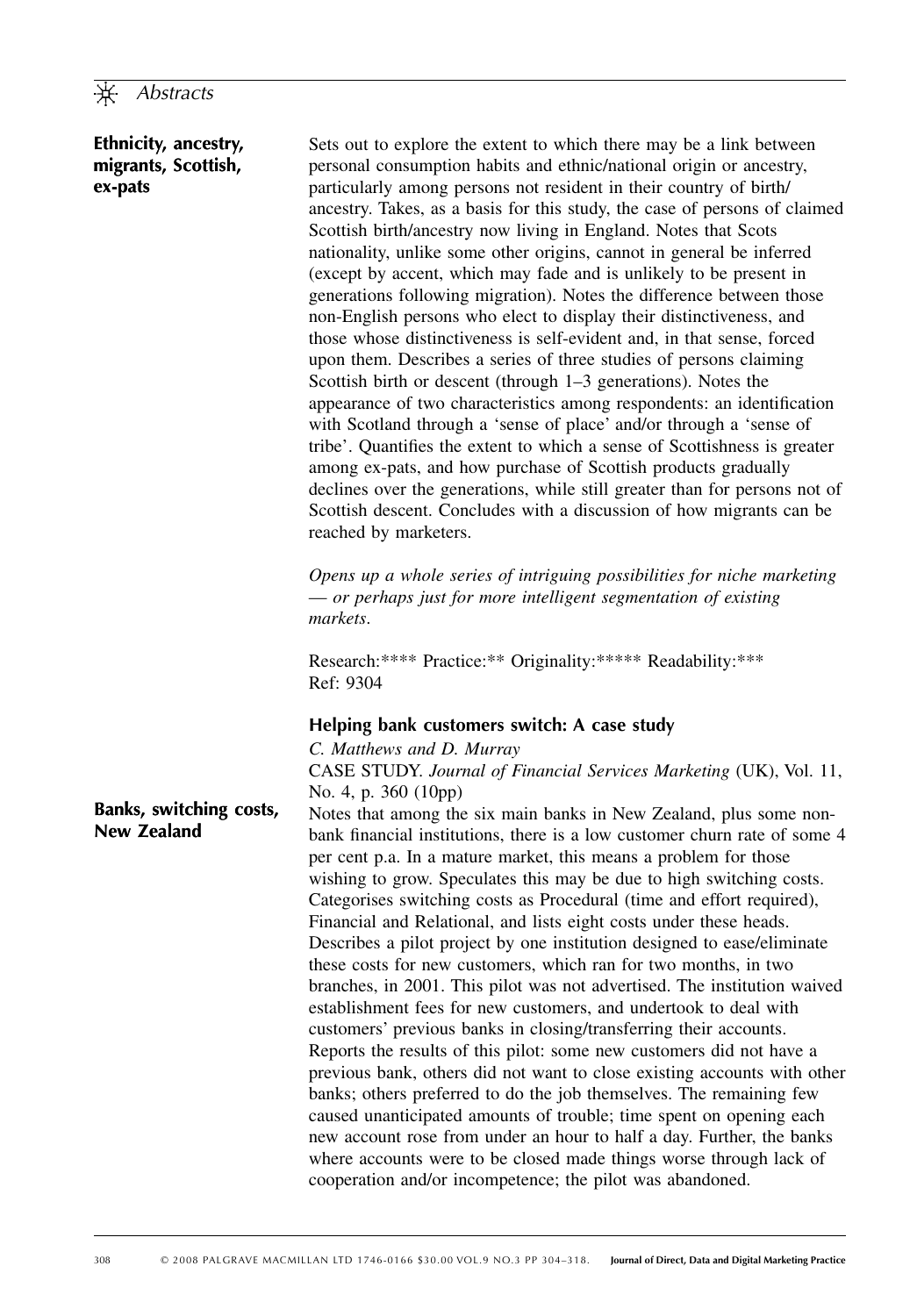*This seems to have been a naïve exercise; banks, which are frequently unable/unwilling to provide proper service to loyal customers, are certainly not going to exercise themselves on behalf of the disloyal. Still, a chilling example of the negative power of switching costs* .

Research: \*\* Practice: \* Originality: \*\* Readability: \*\*\* Ref: 9305

The distance marketing of financial services — A UK overview  *W. Yonge and R. Massey* 

LEGAL SURVEY. *Journal of Financial Services Marketing* (UK), Vol. 11, No. 4, p. 370 (11pp)

 Notes the exponential growth of distance marketing and contracting in financial services, and the consequent growth in regulatory instruments. Lists the three European Directives on which UK legislation is based: Distance Marketing of Consumer Financial Services Directive (DMD); Data Protection Directive and E-Commerce Directive. Describes how implementation of the DMD (which applies only to B2C marketing) is divided between the FSA, the DTI and the Treasury. Describes the information requirements (with exceptions for telephone contracts); customers' rights of withdrawal; position of consumer credit agreements; ban on inertia selling. Deals with the provisions of the Privacy & Electronic Communications Regulations (which implement the E-Commerce Directive) regarding unsolicited communications, country of origin considerations, cookies and spam. Deals briefly with the Data Protection Act, the export of personal data beyond the EU and the Safe Harbor Principles.

A very thorough run-down on what reads like a legal minefield, but is *not, in the end, much more than good practice* .

Research: \*\* Practice: \*\*\* Originality: ----- Readability: \*\*\* Ref: 9306

#### How similar are frontline bank employees' perceptions of service quality to their customers'? A study of female customers and **employees in Turkey**

 *U. Yavas* 

 S URVEY . *Journal of Financial Services Marketing* (UK), Vol. 12, No. 1, p. 30 (10pp)

**Banking, customer service, QOS, Turkey**

 Notes the growing realisation in the banking world of the requirement for quality of service to customers, and the importance of front-line staff in achieving this. Describes surveys conducted with two groups (151 students and 156 adults) of female bank customers, and 68 female front-line bank employees. Lists 22 factors by which customers ' perceptions of quality of service were measured on a seven-point scale (from much worse to much better than expected). Indicates that employees were asked to put themselves in customers' positions before answering questions (again on a seven-point scale from strongly agree

**EU Directives, legislation, financial services, distance marketing**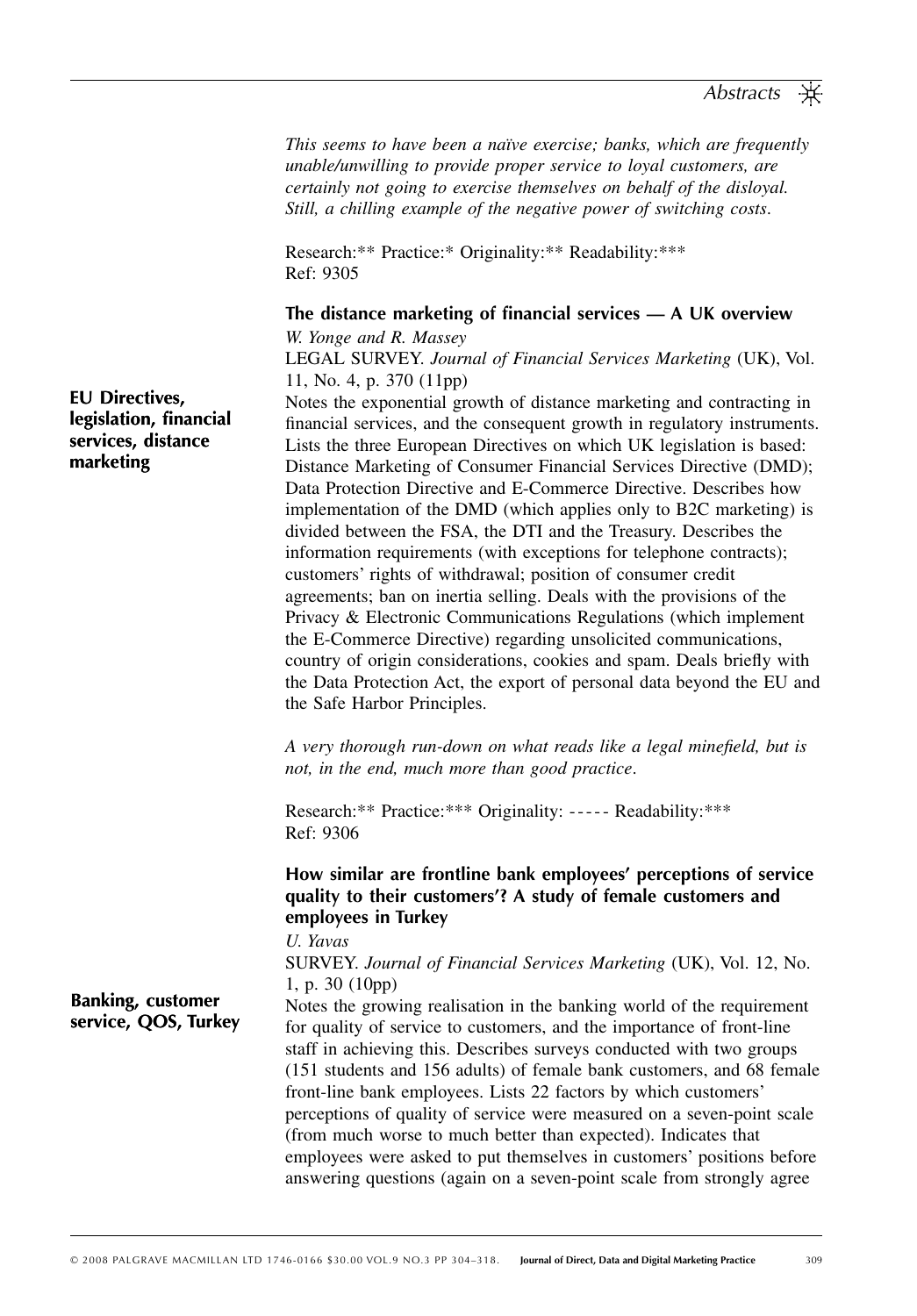

to strongly-disagree) related to the above service quality items. Reveals that there was good congruence of views between the two groups of customers, but poor congruence between these and the views of bank employees. Concludes that bank staffs must learn to look at, and define, service quality as perceived by the customer, and not simply as defined by the bank or its employees.

*Read the first sentence of this abstract carefully again: isn't it rather astonishing? Still, better late than never. Is Turkey perhaps unusually slow in this area? I beg leave to doubt it* .

Research: \*\*\* Practice: \*\* Originality: \*\* Readability: \*\* Ref: 9308

#### **A marketing paradox**

 *M.E. Hill and J. McGinnis*  V IEWPOINT . *Marketing Intelligence & Planning* (UK), Vol. 25, No. 7, p. 652 (9pp)

 Describes the growth of the marketing discipline, and of marketing knowledge since 1900. Suggests that there is a paradox (described as the 'contributing-hindering', or C-H paradox), which arises from concentrating on the development of accepted theories and principles, which become ever more entrenched, thereby stifling new thinking. Suggests that this paradox cannot be resolved, but only understood so as to work round it. Notes that concepts developed almost half a century ago still hold sway in marketing circles, although the context in which they operate has changed radically (AIDA, the marketing mix, the 4Ps). Notes the growing academic/practitioner divide: the complete absence of practitioners from the boards or reviewing panels of three leading marketing journals in the USA, UK and New Zealand. Wishes to redefine marketing as being about thinking, rather than just about explaining and doing, involving creative thinking, critical thinking and reflective thinking. Suggests that theoretical thinking might well begin with practitioners: what questioning does their perspective require? Or by discovering from consumers what questions they ask in navigating the marketplace. Notes a number of obstacles to marketing thinking, culminating in scarcity of time — particularly for practitioners. Claims that theories and concepts are the product of thought, not themselves thinking, but starting points for thinking, and that a practitioner solving a practical problem contributes as much to marketing thinking as an academic working on a strategic theoretical problem.

*From a practitioner's point of view this article is making a lot of the right noises, and is worth reading. But one might wish for a few practical examples of the type of new thinking called for. Perhaps that ' s up to the readers* .

Research: \*\* Practice: \* Originality: \*\*\* Readability: \*\*\* Ref: 9309

**Marketing, marketing thinking, academic/ practitioner divide**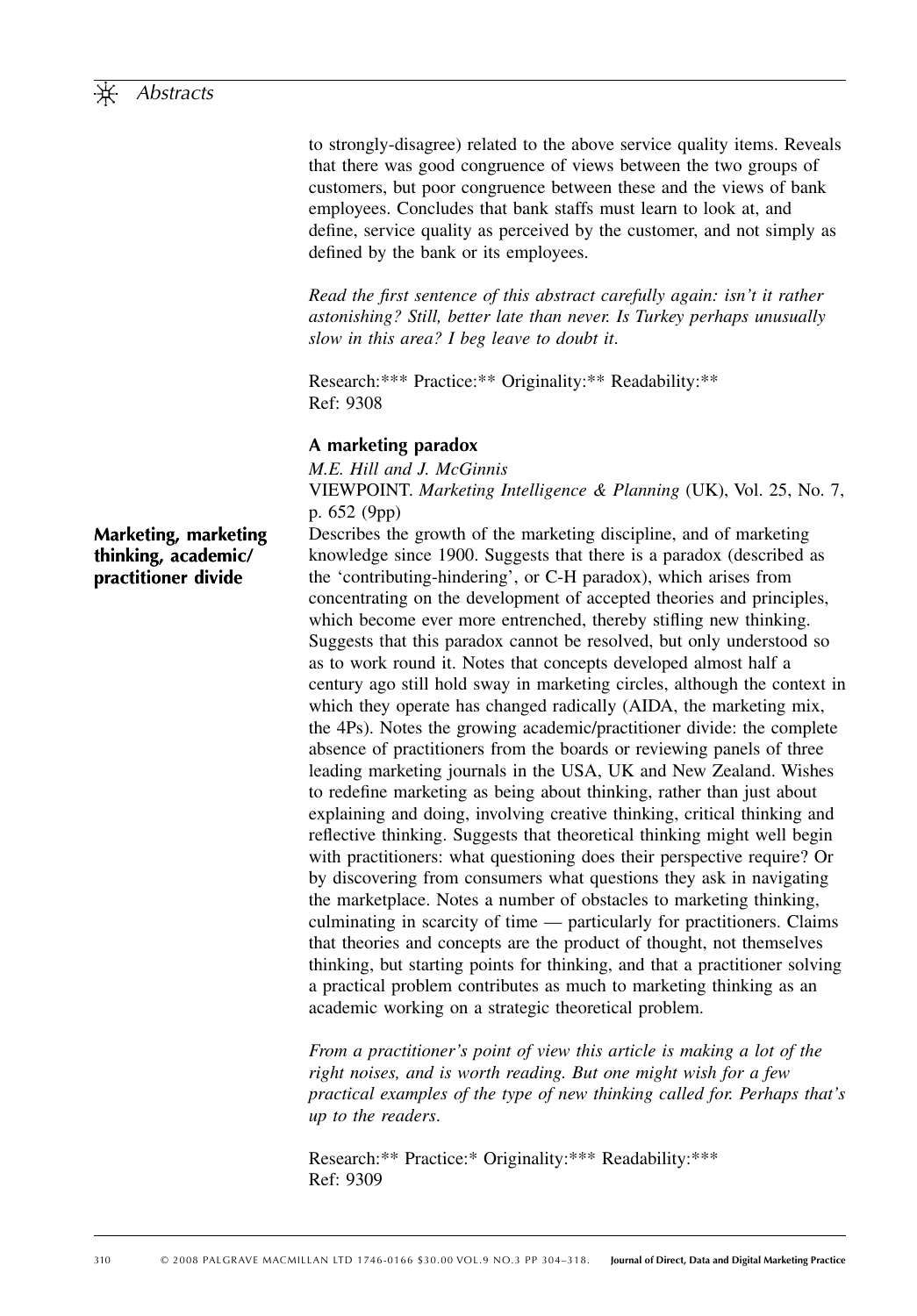#### Information overload: A cross-national investigation of influence **factors and effects**

 *C. Klausegger, R.R. Sikovics and Huan Zou* 

 S URVEY . *Marketing Intelligence & Planning* (UK), Vol. 25, No. 7, p. 691 (18pp)

 Sets out to examine the nature and negative effects of information overload in the context of the rapid development of new information technologies. Notes that information is now regarded as a production factor alongside the classic trinity of land, labour and capital. Seeks to investigate the factors influencing information overload, and its effects on individuals. Lists previous studies of the phenomenon. Notes that information overload has both an objective and a subjective element. Notes that the collection, transformation, storage and transfer of information is estimated at more than half of overall costs in US businesses (rising to near 100 per cent in information-driven companies): information is replacing tangible assets such as inventories, and the ROI on investment in IT has been found to be higher than for other capital goods. Notes the growing pace of change as a factor in increasing the need for information. Lists seven reasons why managers collect so much information, and six reasons why a piece of information is highly valued. Describes an empirical study conducted by telephone with 511 UK company executives, 502 US and 100 each in Australia, Hong Kong and Singapore, who were asked to assess the incidence and effects of information overload on their colleagues, now and in the expected two years ahead. Shows tables indicating the sources on information overload, the differences between these countries and the methods of adapting to the problem used by individuals, including delegation, postponement, working overtime and taking work home. **information overload**

> *This study was done in 1996, although written up (after confidentiality problems) only in 2007. Certainly the identification of the internet as a cause of information overload would have been much greater ten years later, but perhaps the real lesson is that perceived information overload has always been with us. But it still does need to be taken seriously by management* .

Research: \*\*\* Practice: \*\* Originality: \*\* Readability: \*\*\* Ref: 9310

#### **Role of electronic trust in online retailing: A re-examination of the commitment-trust theory**

 *A. Mukherjee and P. Nath*  T HEORETICAL . *European Journal of Marketing* (UK), Vol. 41, No. 9/10, p. 1173 (30pp) Notes the growth of online retailing, but the widespread reporting of cases of insecurity, fraud, spamming, etc, all leading to a lack of trust, and inhibitions for online purchases. Looks at commitment-trust theory

**Online retailing, trust, commitment**

**Information,**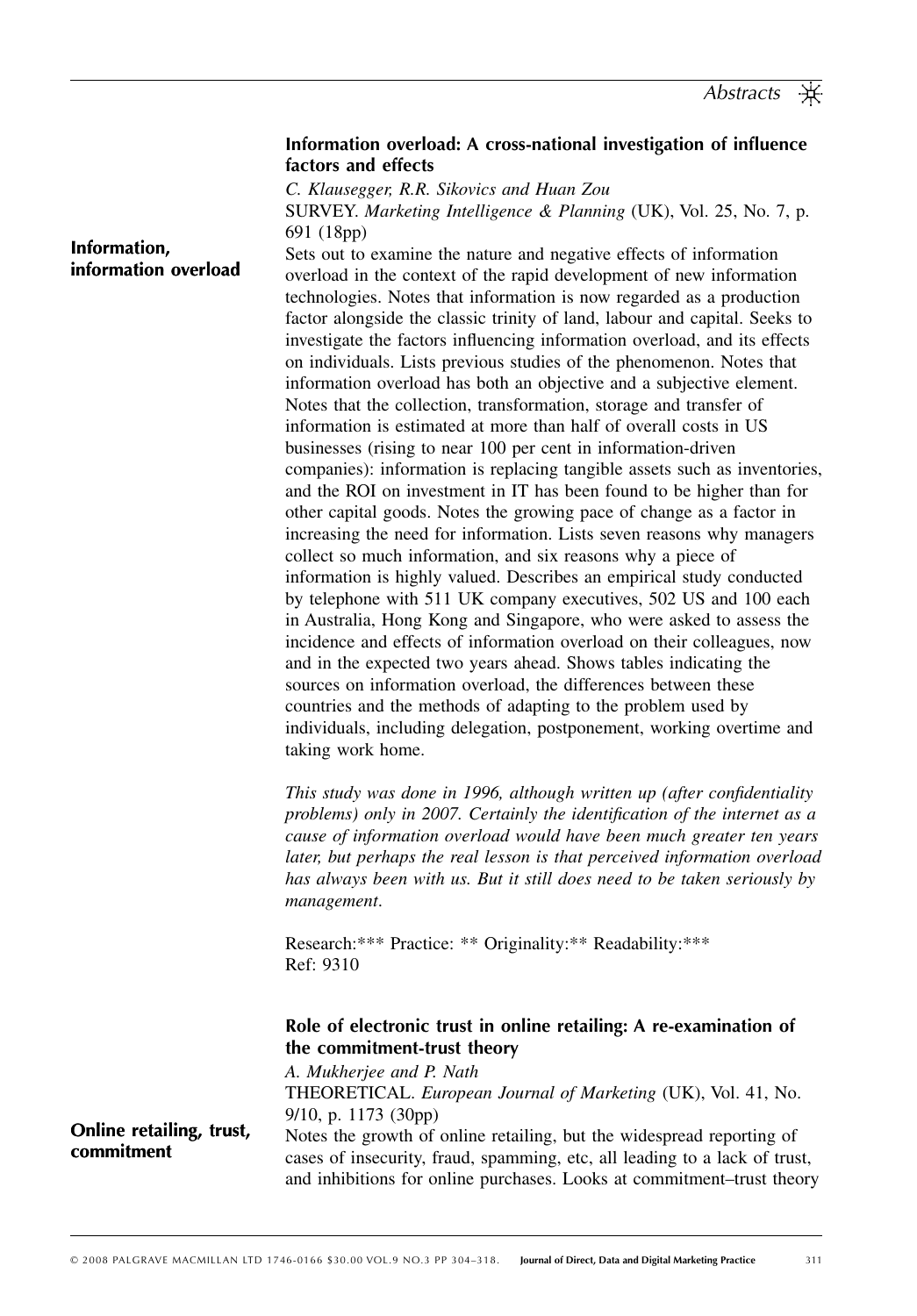

as developed by Morgan and Hunt, and asks whether it needs modification in an online environment. Looks at the antecedents of trust and commitment, and their effects on customer behaviour. Notes the ways in which online retailing differs even from other forms of  $distance$  selling  $-$  notably the different level of interaction. Identifies as key components of trust: customer propensity to trust the retailer, confidence in the website, trust in internet technology. Lists five antecedents of trust: shared (ethical) values (eg permission marketing); communication (ie openness, quality of information and of response); fear of opportunistic behaviour; privacy; security. Lists three antecedents to commitment: relationship termination cost; relationship benefit and shared values. Tabulates all of the above variables, together with appropriate measures for their optimum resolution. Gives a series of 11 hypotheses about the effects of these antecedents on consumer behaviour; describes an online survey to test these hypotheses Finds a strong positive relationship between trust and commitment; privacy, followed by security are the most important elements of trust. Termination cost is negatively related to commitment.

*The findings are far from startling, but to have them presented in a structured manner which allows them to be addressed one by one* — *as they should be — by online retailers, is beneficial* 

Research: \*\*\* Practice: \*\* Originality: \*\* Readability: \*\*\* Ref: 9311

#### **Mistaking demographic segments for people: Another source of customer abuse**

 *H.J. Rotfeld* 

 V IEWPOINT . *Journal of Consumer Marketing* (UK), Vol. 24, No. 6, p. 332 (2pp)

 Acknowledges the value of consumer segmentation as a means of targeting mass marketing efforts more effectively. But emphasises that bricks-and-mortar stores are not in fact dealing with segments, but with individual people. Takes an instance of a specific store selling electronic products, which has adopted the stance that, since its supposed market segment is young persons, the store should be filled at all times by overpoweringly loud noise, which is held to be an appropriate shopping environment for the target segment. Points out that this approach not only misunderstands the nature of a demographic segment, by no means all of whose members share the same characteristics, but also ignores the preferences of the members of all the other segments, numbers of whom may well be prevented from patronising this store — or patronising it more than once — even though it may stock goods relevant to their needs. Suggests that the propensity to treat people as though their needs/tastes could be predicted from their presumed membership of this or that demographic segment, is not far removed from the solecism of treating people according to the abundance of their hair or the colour of their skin.

#### **Segmentation, relationships, individuals**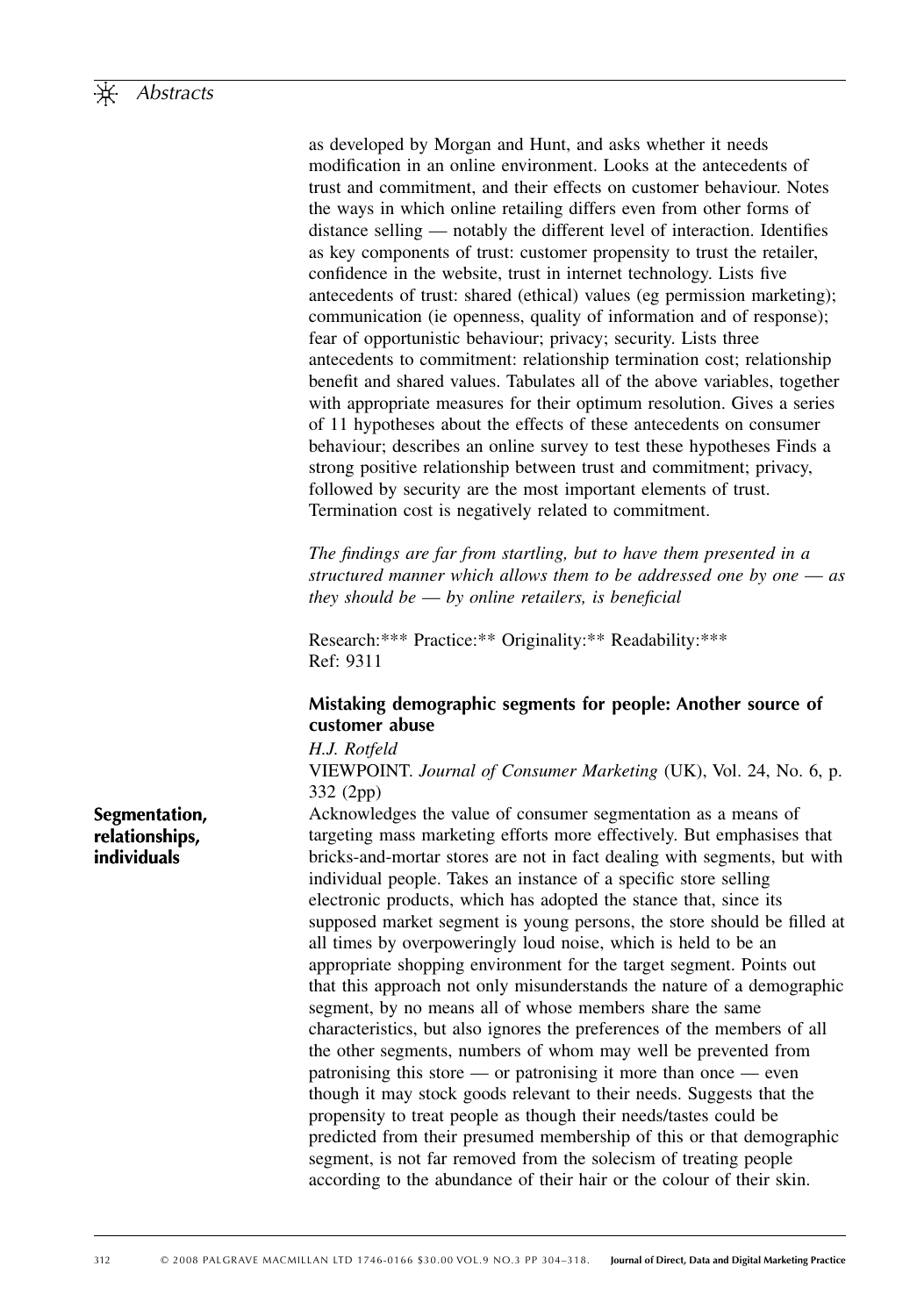*A slight piece, which nevertheless makes a point which can hardly be made too often: however unavoidable segmentation may be in marketing, customer relationships are with people* .

Research: ----- Practice: \*\*\* Originality: \* Readability: \*\*\*\* Ref: 9312

#### **The effects of corporate social responsibility and price on consumer responses**

 *L.A. Mohr and D.J. Webb* 

 S URVEY . *The Journal of Consumer Affairs* (UK), Vol. 39, No. 1, p. 121 (27pp)

 Notes increasing pressure (post-Enron) on companies to take on more community responsibilities. Claims that nearly 50 per cent of large corporations have programmes with a social issue, allegedly as a means of improving brand equity and corporate image. Notes the difficulty of reconciling these social demands with those of shareholders. Notes a debate in academia over whether companies should pursue a stakeholder theory (considering the interests of all constituencies) or shareholder theory; claims that most companies tilt towards their shareholders; moreover this is increasingly held to involve concentration on maximising (short-term) stock prices, whereas expenditure on corporate social responsibility (CSR) may involve a long wait for a pay-off. Notes fears that attempts to recoup CSR costs in higher prices may lead to lower sales. Suggests that in fact CSR may add value to a product. Describes, therefore, an experiment to examine whether 194 random US adults, in a role-playing situation, would be influenced in their propensity to buy, at variable prices, by the reported level of CSR (relating to either environmental or philanthropic activity) of the hypothetical retailer. Lists a series of hypotheses, and details how these were tested. Finds that, in relation to both environmental concerns and philanthropy, perceived CSR positively affected both evaluation of a company and purchase intent; moreover environmental CSR affected purchase intent more strongly than price.

*The admitted unreality of the scenario created for this research means that quantified conclusions are impossible. But qualitatively the findings are interesting, and deserve the setting up of a much more rigorous test bed* .

Research: \*\*\* Practice: \* Originality: \*\* Readability: \*\*\* Ref: 9313

#### **Zopa: Web 2.0 meets retail banking**

 *M. Kupp and J. Anderson*  CASE STUDY. *Business Strategy Review* (UK), Vol. 18, No. 3, p. 11 (7pp) Examines the Web 2.0 phenomenon of Zopa, an internet start-up peerto-peer brokerage business that brings together individual willing

**Corporate social responsibility, CSR, stakeholders, shareholders**

**Web 2.0, loans, freeformers, borrowing, Zopa**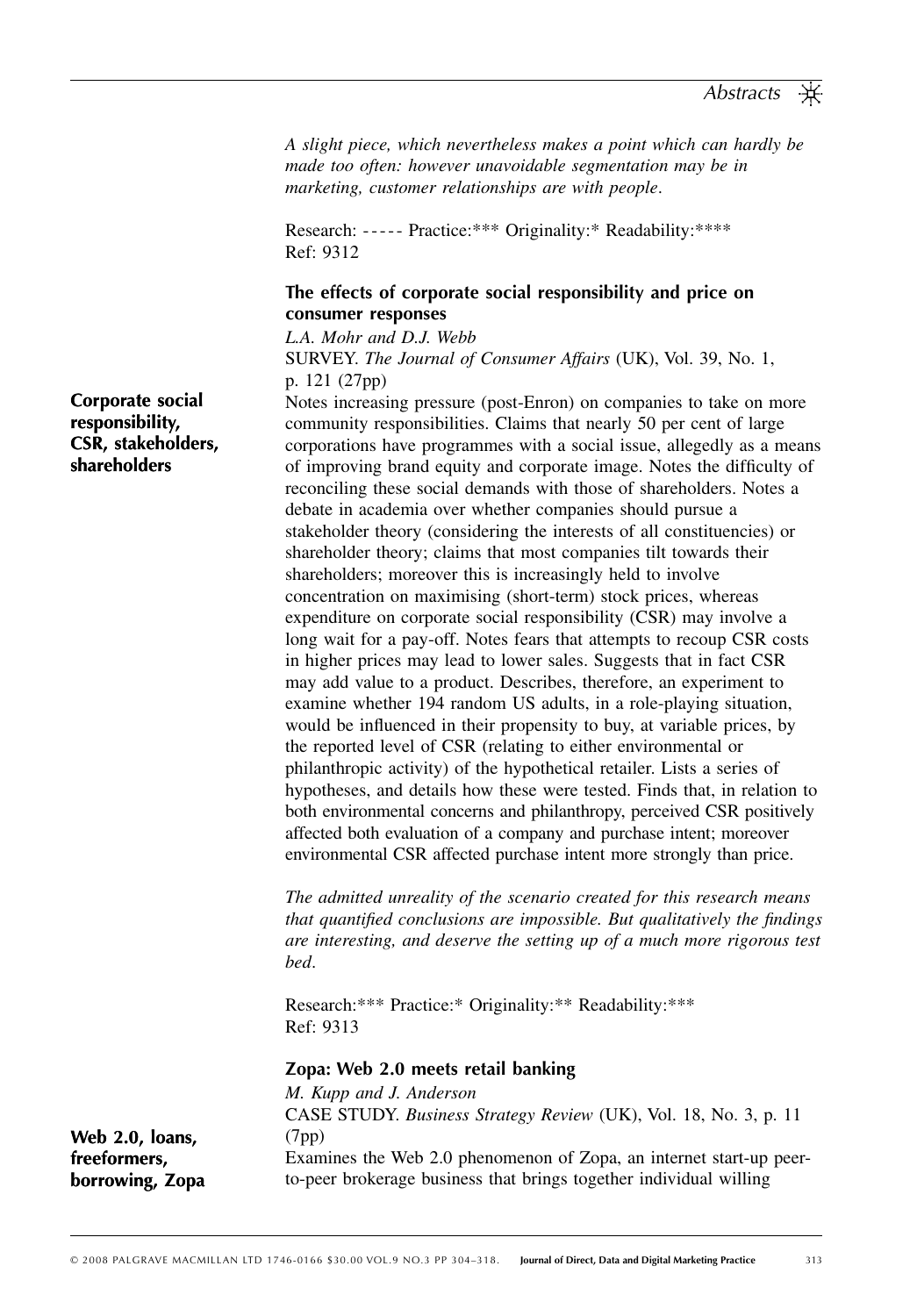lenders and borrowers online. Indicates that, in two years to March 2007 Zopa had signed up 140,000 people. Shows that the aim is to bring together credit-worthy  $(A^*$ –C only) borrowers (typically 'freeformers', eg self-employed or freelance workers not in standard full-time employment) with individual lenders. Prospective lenders set their own required interest rates, sums available and length of loans; borrowers state requirements; Zopa matches the two and borrowers select from loans on offer. Loans are spread between many lenders and repaid by monthly direct debit. Claims that borrowers get cheaper loans than available to them from most banks; lenders do better than from traditional savings accounts. Asks the question whether Zopa has created a sustainable model. Considers its *physical resources, human resources* and *organisational resources*, questioning to what extent these are valuable, rare and difficult to imitate or substitute. Judges that Zopa's resources could fairly easily be replicated by a determined competitor. Considers whether Zopa is strengthened by possession of first-mover advantage; notes that it has acquired a significant (but not large by internet standards) customer base, which might find it difficult or expensive to switch. Concludes that, while Zopa's resources are valuable and (pro tem) rare, its survival is far from secure — although the peer-to-peer lending model is here to stay.

*A fascinating study of a win-win-win facility, such as only the Web could make possible* .

Research: \*\* Practice: \*\* Originality: \*\*\*\*\* Readability: \*\*\*\*\* Ref: 9314

## **How valuable is word of mouth?**

 *V. Kumar, J.A. Peterson and R.P. Leone*  THEORETICAL, with example. *Harvard Business Review*, October 2007, p. 139 (7pp)

 Claims that customer value resides not only in customer purchases, but also in referrals. Notes that most companies go no further than estimating customers' willingness to make referrals, whereas such good intentions are frequently not followed through. Quotes an actual case where 68 per cent of a financial services company's, and 81 per cent of a telecoms company's customers expressed willingness to refer, only 33 and 30 per cent respectively did — and of the referrals made, very few resulted in profitable new customers. Describes a generalised method for calculating a customer's lifetime value (CLV); claims that to this sum should be added a calculation of customer referral value (CRV). Gives a generalised formula for both forms of calculation, which are based on analysis of past behaviour, and projection forward. Calculates a CLV for a customer from each of the two companies surveyed; indicates that past referral behaviour suggests each will (after the launch of an incentivised referral programme) refer four new customers (of whom half are genuinely new, and half would have become customers anyway). Demonstrates that, when the CLVs of these

**Word of mouth, CLV, customer referral value, CRV**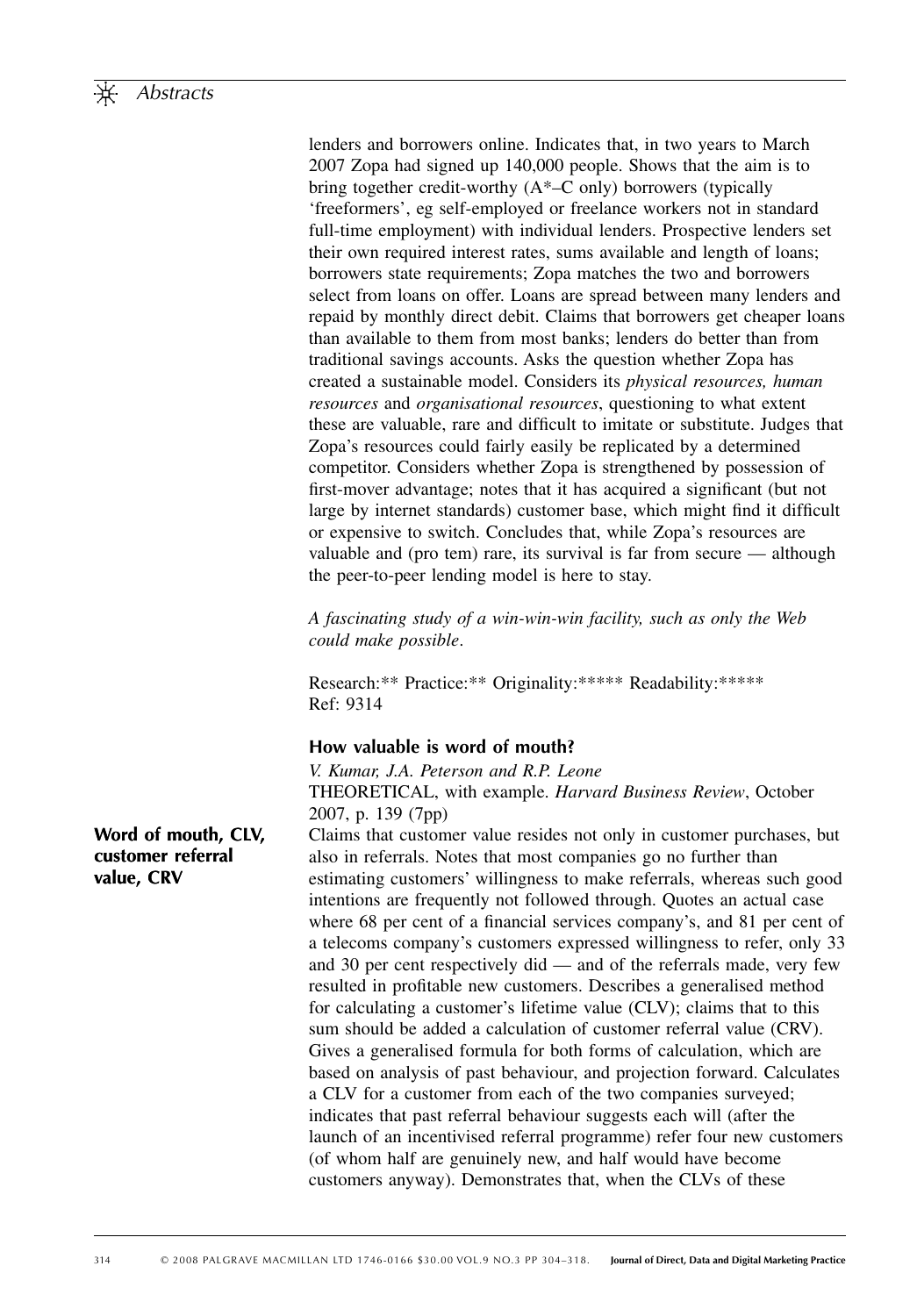referred customers are calculated, their combined value far outstrips the CLV of the original customer. Contends that customers with the highest CLVs are not those with the highest CRVs. Details a further campaign to the telecomm customers designed to improve referrals of high CLV customers, and CLV of high CRV customers.

An interesting concept, well-written and worth reading. But there's *something about the rather slick mathematics that you may find unconvincing: real life is rarely (never?) as tidy as these examples*  make it seem. (And don't be put off by the unnecessarily complex*looking algebraic formulae for CLV and CRV.)*

Research: \*\* Practice: \*\*\* Originality: \*\*\* Readability: \*\*\*\* Ref: 9316

#### **In the mood for advertising**

 *F.E. Bonner, J.R. Bonner and J. Faase*  E XPERIMENTAL . *International Journal of Advertising* (UK), Vol. 26, No. 3, p. 333 (23pp)

Notes previous research findings that advertising is more effective if the recipient is in a happy, benevolent mood. Further, that studies in this field have all been in laboratory conditions of a non-realistic kind. Describes a field study conducted with 1,287 persons, to determine whether advertisement recall is affected by mood at time of seeing advertisement, and whether respondents were generally in a better **Advertising, Sundays, mood**

mood on Sundays than at other times of the week. Gives details of how mood measurement (using eight criteria) and reading behaviour (three criteria) was measured. Advances five possible reasons why higher ad noting in Sunday papers may exist: size of paper; size of ad; content; creativity; reading time. Gives reasons for ruling out these explanations in the context of this survey. Concludes that mood is the main explanatory factor for higher advertising recall in relation to Sunday newspapers. Considers the implications of this finding for marketing: advertisers may choose to advertise in a Sunday paper rather than on another day; newspapers may choose to charge higher rates for space in a Sunday edition, based on higher recall values; others may find this an additional argument for considering a Sunday edition.

*A fairly heavy piece of research to underpin some rather intuitively acceptable findings.* 

Research: \*\*\* Practice: \*\* Originality: \*\* Readability: \*\* Ref: 9318

**Deterring illegal downloading: The effects of threat appeals, past behaviour, subjective norms and attributions of harm** 

 *A.M. Levin, M.C. Dato-on and C. Manolis*  SURVEY. *Journal of Consumer Behaviour* (UK), Vol. 6, No. 2/3, p. 111 (12pp)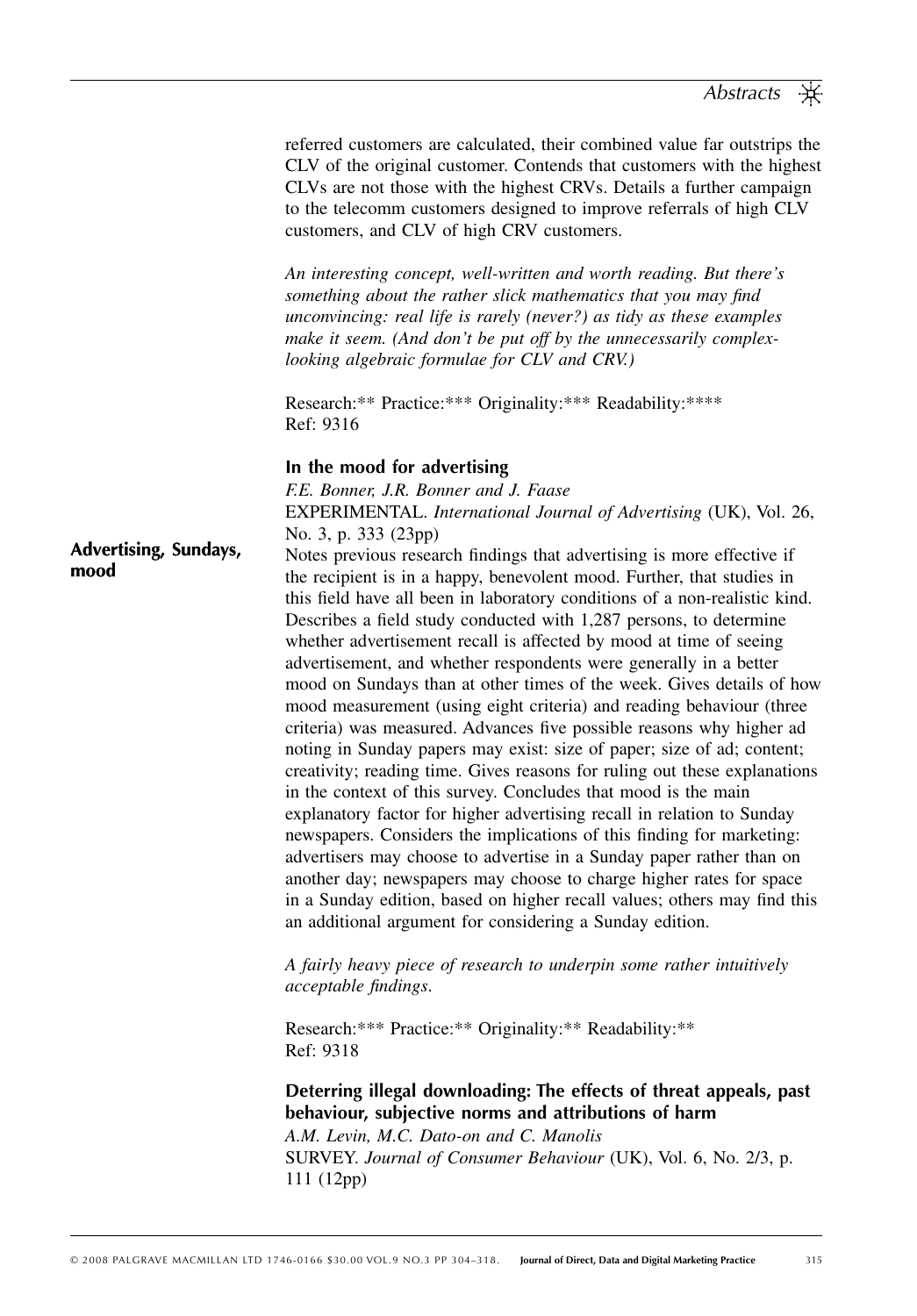#### **Music, downloads, illegal downloads**

 Describes two experiments conducted with 388 undergraduate students, to determine the effectiveness of a number of strategies on tendency illegally to download music from the internet. The first study measured the effect of a threat of low, medium or high level of potential sanctions, in conjunction with an attribution of harm caused to recording companies, or artists. The second study intensified the concept of harm caused to others, while also introducing questions of what subjects thought the social norms of approval/disapproval for this kind of activity were. Both studies were administered by pencil and paper. These studies found that stronger apparent threats did reduce the likelihood of future illegal downloading, while those who had indulged in this practice in the past were more likely to do so in the future. Attribution of harm to others had no effect on future intentions. However, social norms, as perceived by the subjects, did play a part in discouraging illegal behaviour — but only when the threat of sanctions is low, and the subject is not a habitually high downloader. Considers implications for marketers of electronic media.

*The curious thing in this study is an apparent failure to examine the effect of the argument that illegal downloading may eventually lead to catastrophic consequences for the music industry as a whole* — *and hence for music lovers generally* .

Research: \*\* Practice: \* Originality: \*\* Readability: \*\* Ref: 9319

## **Editorial**

 *J. Ozimek* 

 E DITORIAL . *Journal of Database Marketing & Customer Strategy Management* (UK), Vol. 14, No. 4, p. 263 (3pp) Notes marketing's need for analysis — including complex analysis to deal with complex situations. Contrasts the simplicity of measuring response rates to, for example, a direct mail promotion, with the complexity involved in the contemporaneous use of several channels; notes the unwillingness of some marketing managers to accept the need for a complex model to explain a complex situation. Instances also the ways in which the occurrence of one positive phenomenon may have an unexpected effect on another, negative, event — for example increasing life expectancy giving rise to growing incidence of deaths from prostate cancer. Emphasises the demand in business for simplicity and straightforward messages; notes that academic theory advances in small incremental steps, which marketing can't afford to do. Claims that information and insight based on analysis should be cultivated — but in a balanced way, with intelligible communication between specialists and creatives. **Marketing, analysis**

> *A sane and balanced appeal to academia to consider practitioners ' needs* — *and to practitioners not to reject or neglect what analysts and such-like specialists can provide* .

Research: ----- Practice: \*\*\* Originality: \*\* Readability: \*\*\*\* Ref: 9320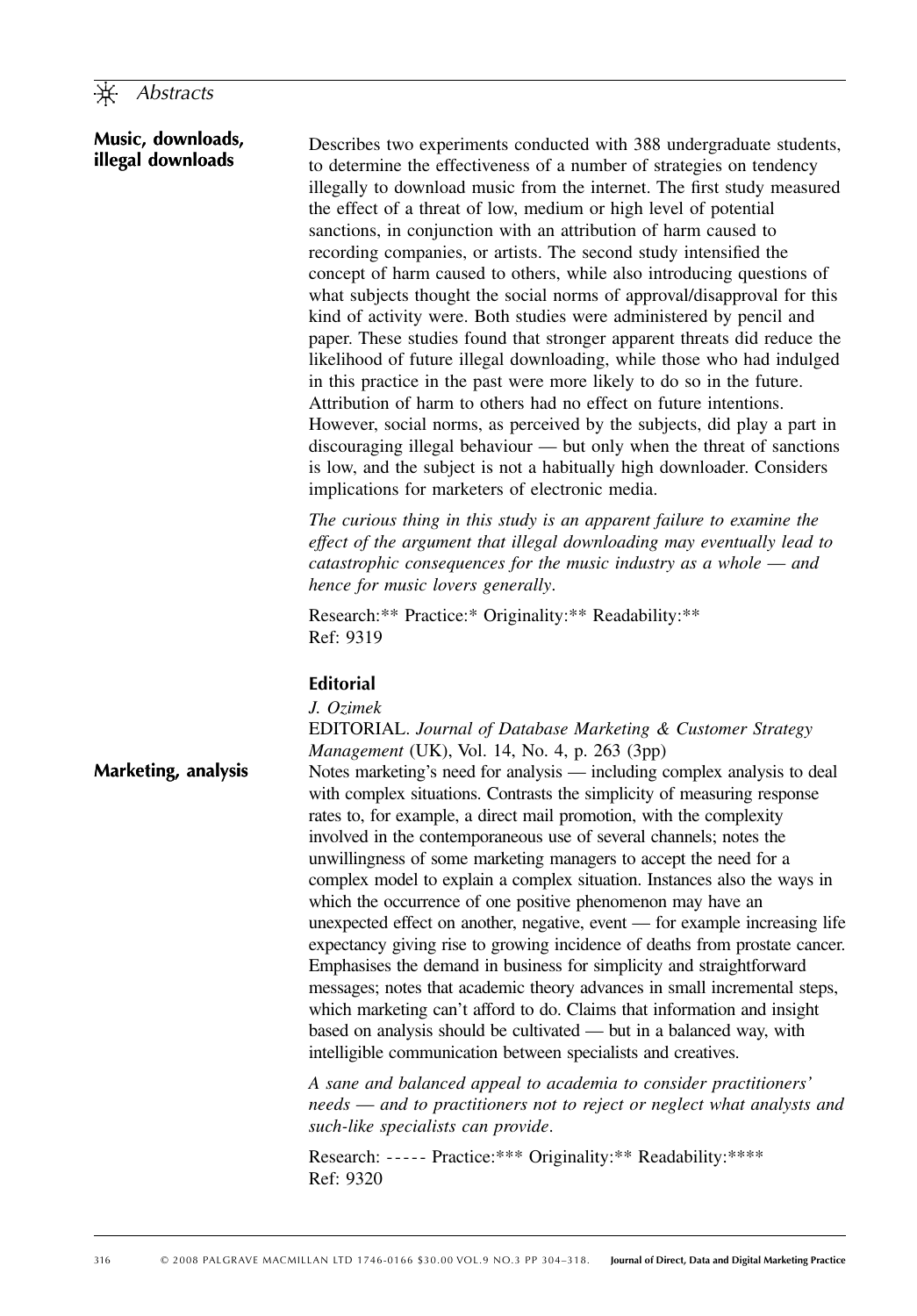#### **Lessons learned: A case study using data mining in the newspaper industry**

 *C.L. Gunnarsson, M.M. Walker, V. Walatka and K. Swann*  T HEORETICAL , WITH C ASE S TUDY . *Journal of Database Marketing & Customer Strategy Management* (UK), Vol. 14, No. 4, p. 271 (10pp) Defines data mining as an iterative process of knowledge discovery that promotes data-driven business intelligence and decision making. Holds that it is relatively new, hampered by privacy concerns, and limited by companies' functional silos. Defines a series of five steps in the process: Define business objectives; create data warehouse; prepare data (holds that this absorbs 85 per cent of data mining effort); modelling (distinguishes between data mining and statistical modelling by stressing that the former does not rely on assumptions and limitations); data-driven decision making. Notes the three most frequent modelling techniques — decision trees, regression analysis and neural networks. Describes the progress through the above five stages in relation to a data mining initiative in a US newspaper in the Midwest, with the objective of reducing churn. Notes the problems of three ill-matched files (on Households, Promotions and Transactions). Describes data cleansing, and the problems of free text format, missing data, duplicate records, contradictory data. Describes the use of a decision tree modelling process, and why this method was chosen. Urges standardisation of data mining through exchange of techniques within an industry.

*The authors perhaps underestimate the true extent to which data mining is already practised* — *but this is a valuable introduction for those not yet familiar with the concept* .

Research: \*\* Practice: \*\*\* Originality: \* Readability: \*\*\* Ref: 9321

**Implementation study: Using decision tree induction to discover profi table locations to sell pet insurance for a startup company** 

 *R. D ' Souza, M. Krasnodebski and A. Abrahams*  CASE STUDY. *Journal of Database Marketing & Customer Strategy Management* (UK), Vol. 14, No. 4, p. 281 (8pp) Notes that the search for data insight has moved from the use of OLAP tools towards data mining. Describes five categories of data mining tasks: Dependency Analysis; Class Identification; Concept Description; Deviation Detection; Data Visualisation. Focuses on Class Identification. Identifies two algorithms used in this study (SBP and C4.5). Outlines the data collection phase (census data, and vet location data), and the running of data mining software on a training set of 2,000 records: gives the results in the form of generated rules, which were then validated on three further test data sets of 2,000 records each. Indicates the profit predicted for each test set by applying these rules. Shows a lift chart, indicating the lift in response, decile by

**Data mining, data warehouse, decision trees**

**Data mining, genetic** 

**algorithms**